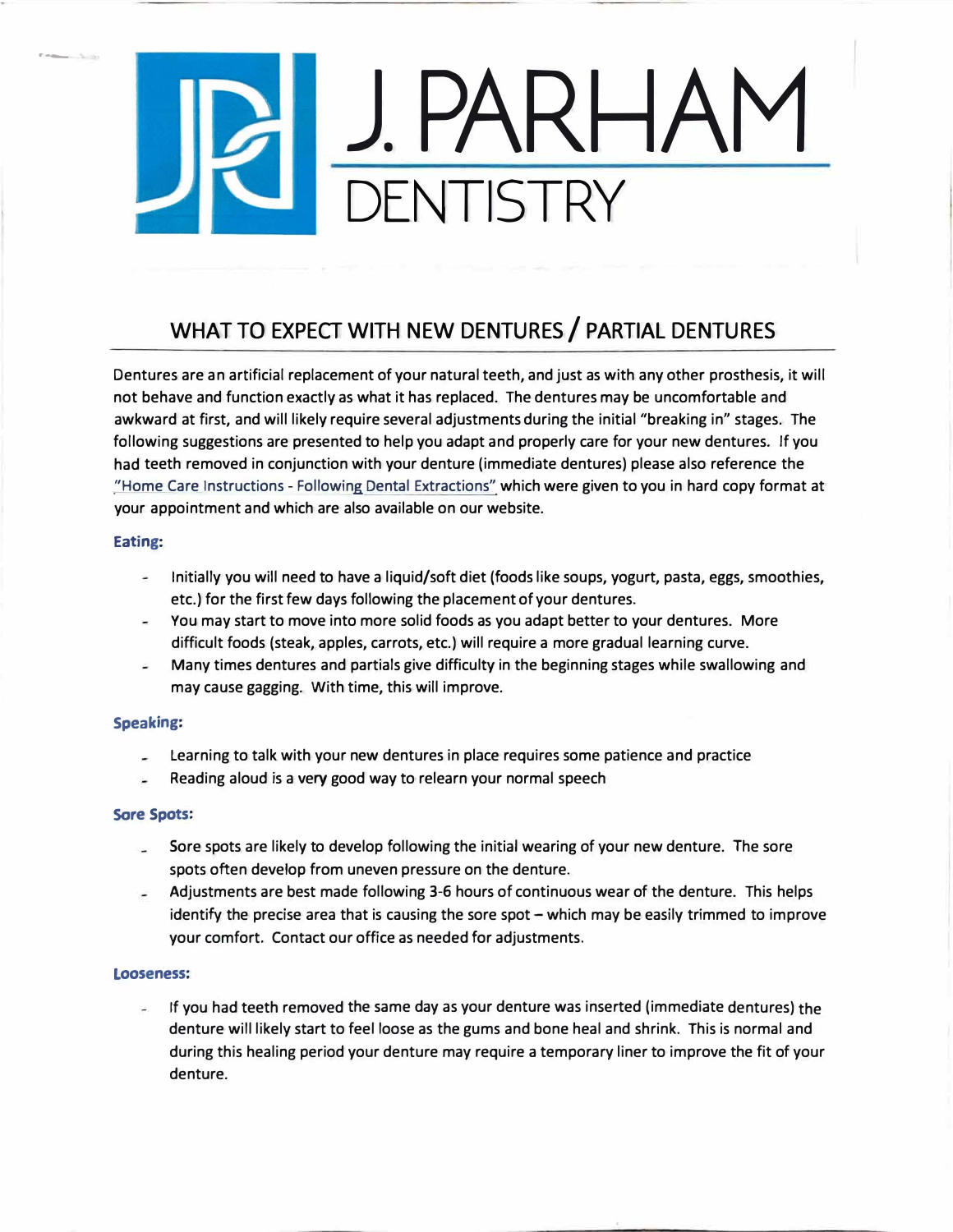After 3-6 months when complete healing is finished, a permanent new liner will need to be placed in the denture to improve the fit and retention. Occasionally, depending on how much shrinkage has occurred, an entirely new denture may need to be fabricated.

### **Home Care:**

- Please remove your dentures for at least 6-8 hours each day (usually at night while sleeping). This will help keep your gums healthy and keep your denture fitting better, longer.
- Brush your gums, tongue, and palate with a regular toothbrush to remove plaque, bacteria, and to stimulate good circulation to keep the supporting tissues healthy.
- $\overline{\phantom{a}}$ Dentures should always be kept in a denture case partially filled with water or your favorite brand of denture cleaner- dentures may warp if not always kept in a humid/wet environment.
- Always store your dentures in a safe place. Pets, particularly dogs, love to use your dentures as their new favorite chew toy.
- Denture adhesives may be used as needed. There are many types and brands available. If you find you need an adhesive to give you more retention - find a brand that works for you. Please be sure to adequately remove the adhesives daily from your denture as well as making sure to clean your gum tissues.

#### **Cleaning:**

- $\sim$ Dentures of any kind should be cleaned nightly and after meals as they can collect food, plaque, and tartar build-up just as normal teeth do.
- Inadequate daily cleaning of your denture will cause premature staining and odor accumulation with the denture.
- When cleaning your dentures always do so over a sink filled at least½ with water (they can and will break if dropped on a hard surface).
- Do NOT use abrasive household cleaners, bleach, vinegar, or toothpaste on your denture.
- Regular soap and a denture brush (one was given to you in your homecare kit) are all you need to adequately and effectively clean your dentures.
- While you sleep at night, soak your denture or partial denture in a denture cleanser. There are several brands available at Target, Walgreens, Walmart, etc. Find a brand that you like, as they all work very similarly.

**\*CONTACT OUR OFFICE AT (479) 756-8631 WITH ANY QUESTIONS OR CONCERNS YOU MAY HAVE\*** 

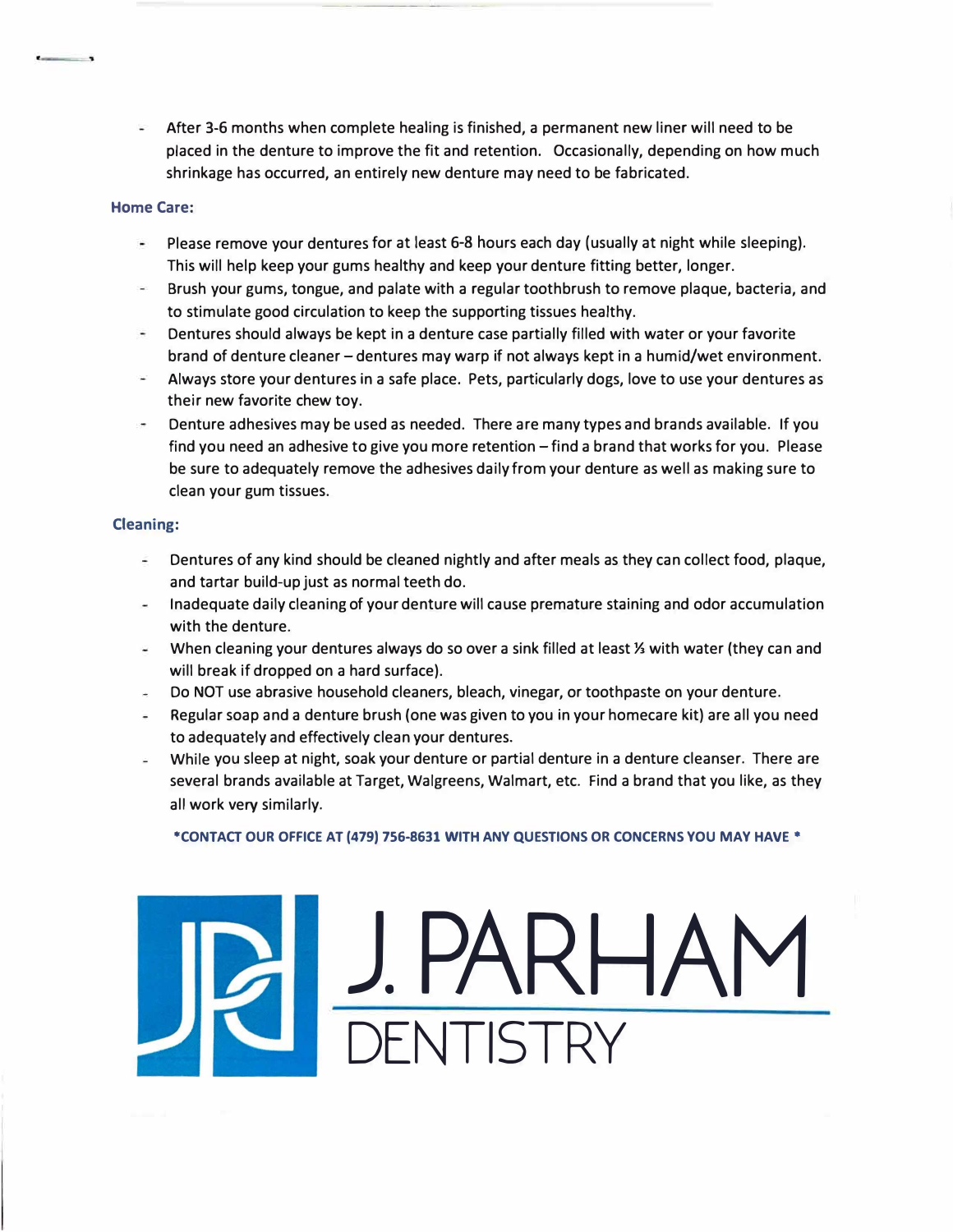# J.PARHAM DENTISTRY

 $\overline{\phantom{0}}$ 

## HOME CARE INSTRUCTIONS - COMPLETE AND PARTIAL DENTURES

### **• Remember - Do NOT Make Adjustments or Repairs Yourself**

The initial few weeks of denture wearing can sometimes be challenging as you adjust to them. Initially, you may experience some difficulty with chewing and speech until you get used to them. You may also need some adhesive to help hold them in place better. You may want to experiment with the different brands or amounts of adhesive to see which works best for you. To remove your dentures, you may try various finger positions to dislodge them. You can try pulling only the left or right side of the denture. To remove the upper denture, you can try placing your thumb against the front teeth and pressing upward toward your nose. To remove the lower denture, slowly pull on the denture while applying a rocking motion. Partial dentures may be removed by engaging the acrylic with your nails and gently rocking them out. Soon you will be able to place and remove your denture without even thinking about it as it will eventually become second nature to you.

The material that your dentures/partials are made from has microscopic holes that can collect food debris and/or bacteria. Dentures can become unhygienic because they are in your mouth on a daily basis and sometimes worn 24 hours/day. To help minimize this and prolong the life of your dentures, it is essential that you:

- **1)** Rinse your mouth after each meal to decrease irritation from food debris.
- 2) Remove your dentures/partials when you rinse with mouthwash.
- 3) Rinse your dentures/partials after every meal to remove food debris.
- 4) Clean your denture/partials thoroughly twice a day with a denture brush (this came with your denture kit) and a non-abrasive denture cleanser to help reduce staining, bad breath, and irritation. Regular toothpaste is too abrasive for denture care.
- S) You may soak your dentures/partials in warm water or a denture cleaner until tartar can be brushed or washed **away.**
- 6) If you wear a partial denture make sure to clean the area around the clasps, as trapped food particles and bacteria may cause the abutment teeth to be more susceptible to decay.
- 7) Don't use alcohol, abrasive cleaners, bleaches, whiteners, Listerine, etc. as they may breakdown or scratch the surface of the denture. Harsh products like bleach will turn the pink parts of your denture white.
- 8) Do not use boiling water, the dishwasher, or the microwave to clean or soak your dentures because it will warp them.
- 9) Dentures are fragile, so it is important to handle them with care.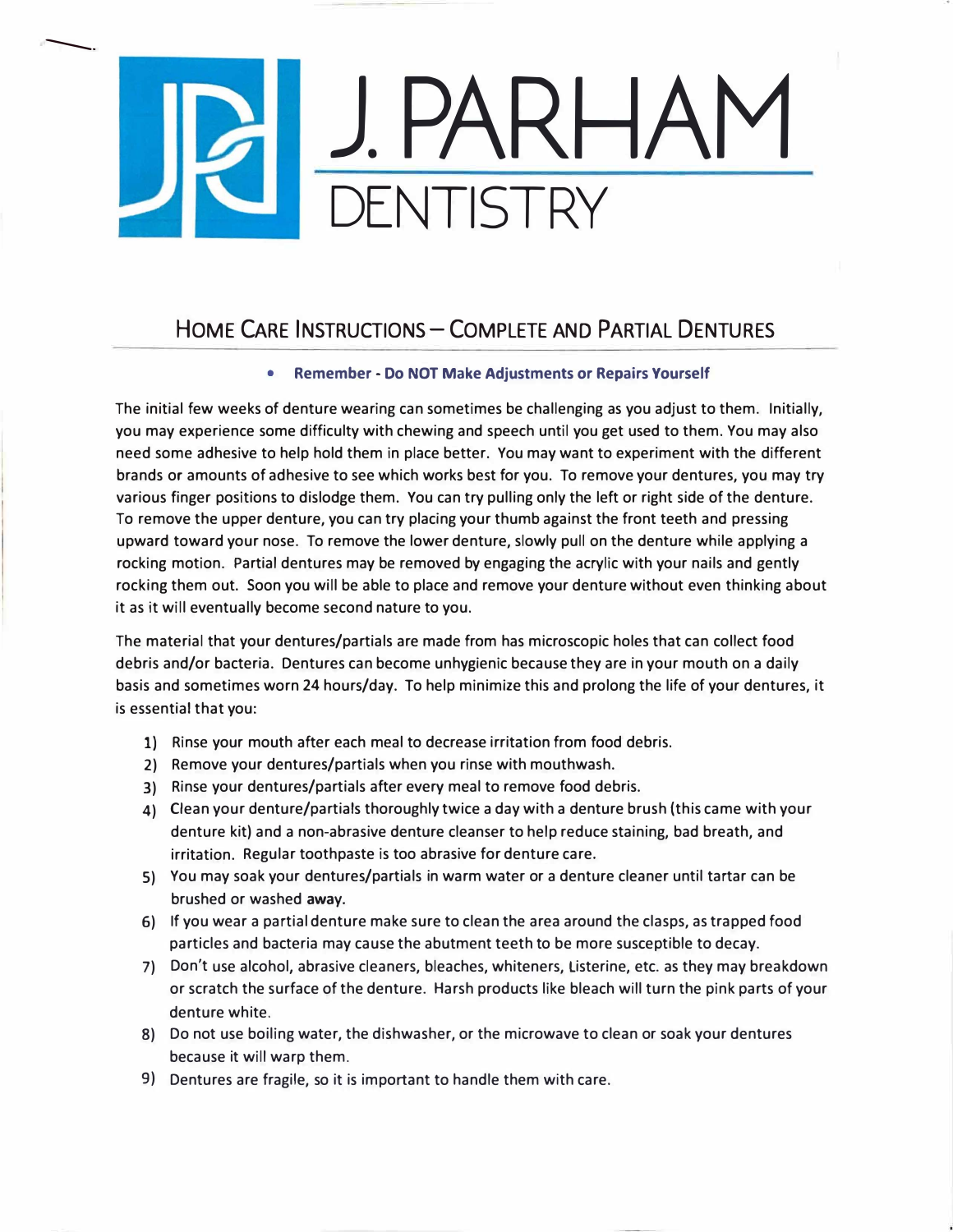- 10) Do not wear your dentures/partials at night. The gum tissue needs to rest and allow for normal stimulation and cleansing by the tongue and saliva in order to promote better long term health of your gums.
- 11) Massage your gums in the morning and evening with a thumb or finger to stimulate them and keep them firm.
- 12) You may leave the dentures/partials out whenever you like as long as you are able to keep them wet or moist. After cleaning them, wrap them in a wet paper towel, or store them in your denture case with a little water. Do NOT let them dry out.
- 13) You may bleach your denture brush in a mix of 50% water / 50% bleach solution once a week to clean it.
- 14) To help inhibit fungal growth, you may soak your complete dentures in 50% vinegar / 50% water solution or you may also place a small amount of Aloe Vera gel into your denture once a day. It does not taste very well, but Aloe Vera is a pretty well-rounded antifungal agent. Do not place partials or dentures with soft liners in this solution as it will corrode/destroy the metal parts and soft lining material.
- 15) Keep your appliances away from curious small children or pets.

. .. --

When you first notice any signs of discomfort **CONTACT US** at once. Please do not adjust your dentures/partials yourself as this may damage the appliance or the teeth holding the appliance in.

Immediate dentures will need to be evaluated on a more regular basis initially and may need to be relined several times as the gum tissue heals and the bony ridges remodel themselves after the extractions. Please be sure to keep all your follow-up appointments.

It is recommended that you keep your regular periodic exams in order for us to examine your gum tissues for signs of disease, irritation, or cancer. Please also bring your dentures/partials with you to every appointment. As you age, your mouth will continue to change as the bone under the denture shrinks or recedes and wears away. Loose dentures make it hard to eat and speak and do not support the face as intended. Your dentures/partials may need to be adjusted or relined after some time to compensate for these changes. Also, a new denture/partial should be made about every seven (7) years or when they no longer fit well or cannot be used comfortably.

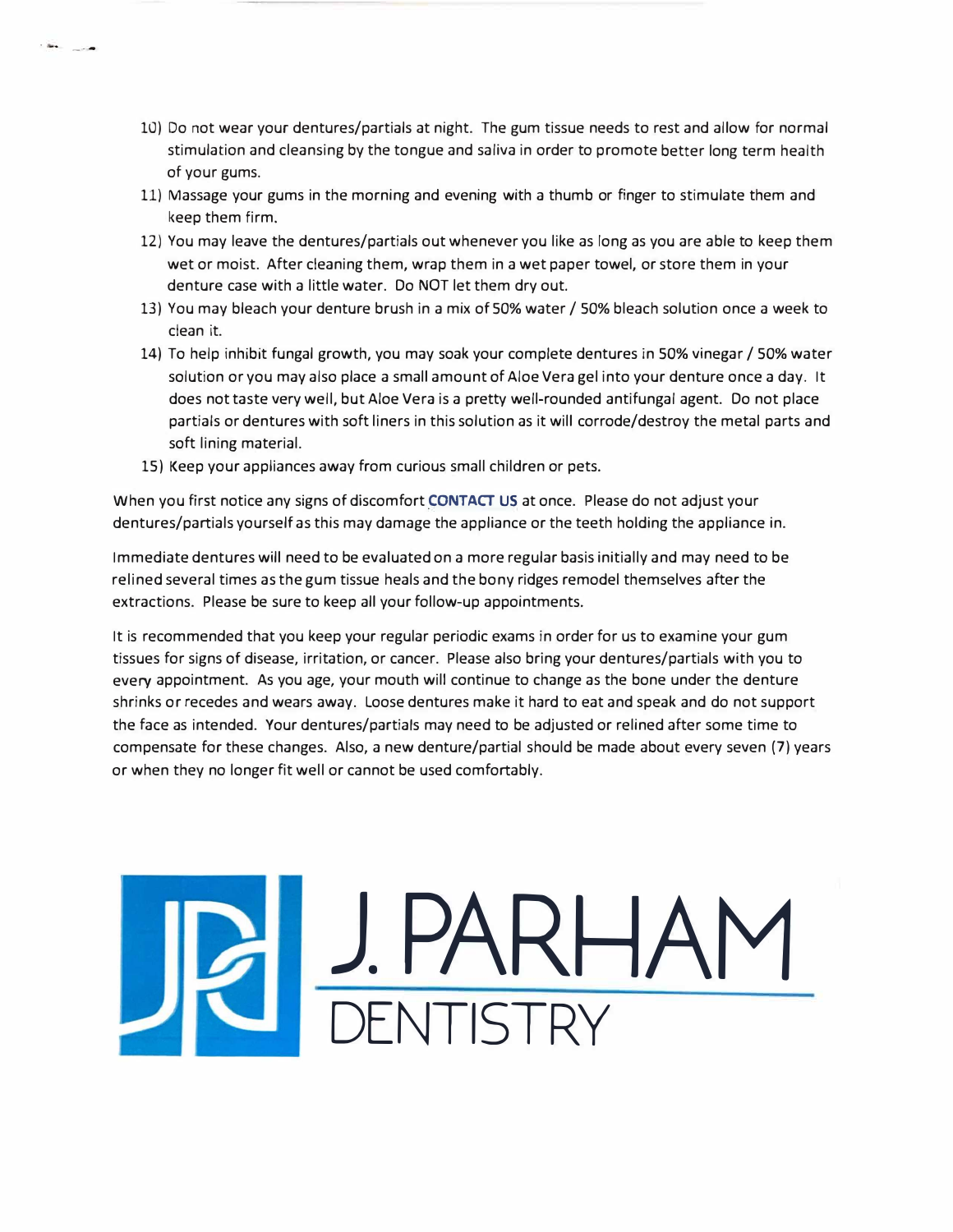## **J.PARHAM ENTISTRY**

## **HOME CARE INSTRUCTIONS-IMMEDIATE DENTURES**

- Please leave your denture(s) in for a full 24 hours following your extractions
	- o Your doctor will remove your immediate denture for the first time at your follow-up appointment that next day
	- o After that time, you may carefully remove your denture using both hands
		- [Please do this over a sink filled ½ with water to avoid possibly dropping and damaging your denture]
- You may clean the denture under cold water using only a denture brush (without any soaps, cleaners, or toothpaste).

After cleaning the denture, set it aside in a safe place and rinse your mouth with salt water. After rinsing you may reinsert your denture.

- o After the denture is in place, you may brush and clean any natural teeth as you normally would.
- o *Repeat this process for the next three mornings.*
- After the initial 3 days of following the above routine, you should take the denture out at bedtime.
	- o Rinse and scrub it as described above.
	- o Rinse your mouth again with the warm salt water.
	- o Put the denture in your denture container (given to you in your home care kit) and cover it with clean, cold water. Leave it there while you sleep.
	- o After rinsing it again, put it back in your mouth in the morning.
- Continue with warm salt water rinses for at least 7-10 days.
- Please remember to take any prescribed medications as directed by Dr. Hanby or Dr. Parham.
	- $\circ$  Continue taking any other medication(s) you are prescribed as directed by your physician.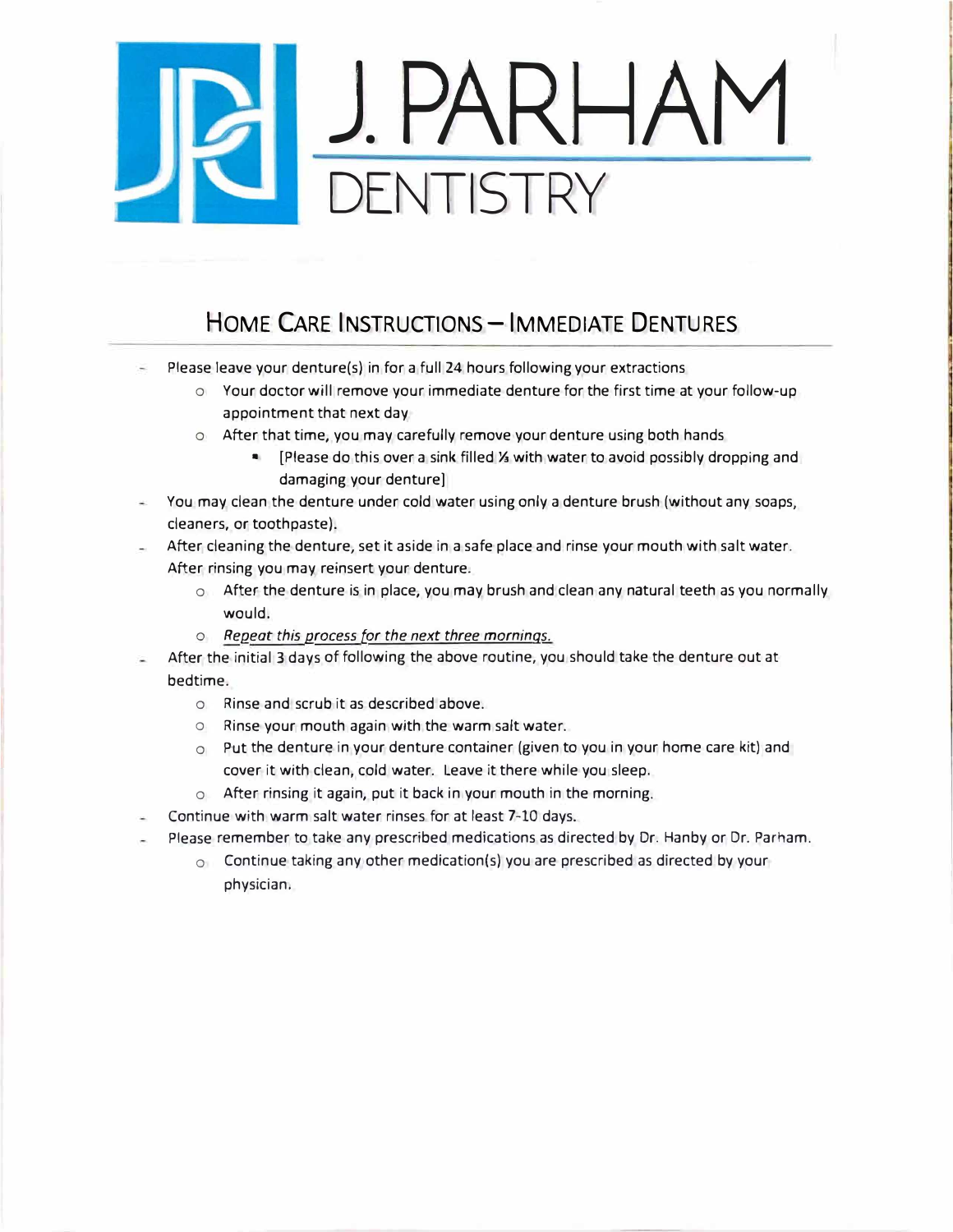# **J.PARHAM DENTISTRY**

### **HOME CARE INSTRUCTIONS- DENTURES WITH SOFT OR TEMPORARY LININGS**

- 1) Soak your denture in a denture cleaning product, using only lukewarm, almost cool water. Hot water may damage the lining material.
- 2) Soak the denture in the cleaning solution for up to, but no longer than 30 minutes per day.
- 3) During the first several days, use cotton balls or tips to swab the lining material. After this, you may try using a soft bristled brush.
- 4) Hot food and heavy chewing is not recommended for the first day. Also, since the lining is soft, small materials like seeds may become embedded in the lining.
- S) Do not allow the lining to become dry. Keep your denture in water while it is out of your mouth.
- 6) Please keep your regular dental appointments and remember to always bring your appliances with you for routine evaluation.
- 7) Please also follow the appropriate recommended home care tips (available on our website and on the hard copy given to you at your denture/partial delivery appointment).